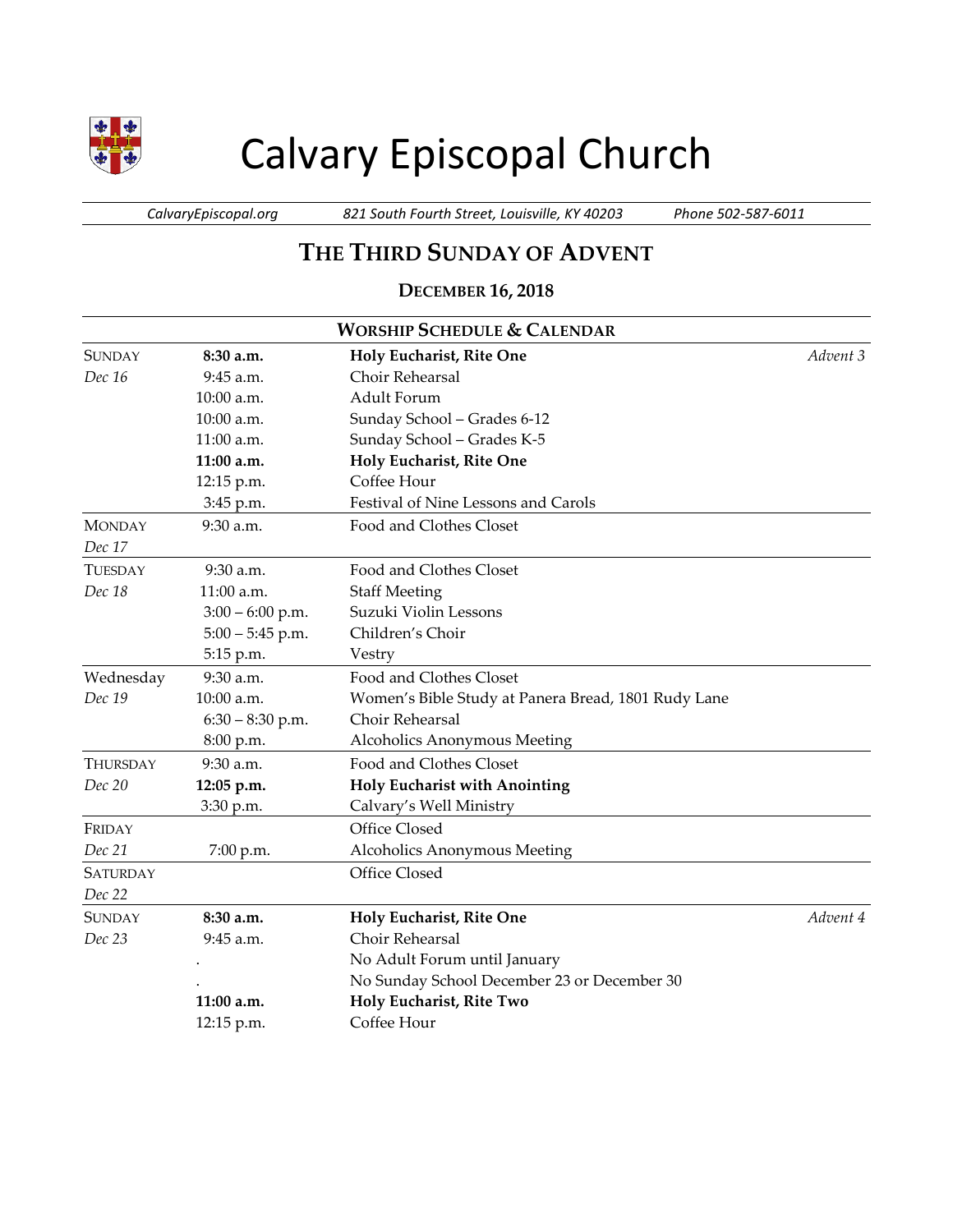#### **ANNOUNCEMENTS**

*Announcements for the bulletin should be submitted to* [Verger@CalvaryEpiscopal.org](mailto:Verger@CalvaryEpiscopal.org) *by the preceding Tuesday at noon.* 

Please remember to turn your cell phones off before the worship services out of respect for those in quiet meditation and prayer. If you enter or leave during the service, please try to do so during hymns and other congregational activities. Please avoid doing so during readings, the anthem, and the sermon.

**COFFEE HOUR IN FRAZIER HALL**: The Calvary Coffee Hour invites all to join us every Sunday following the 11:00 service. Today the Sanders host the Coffee Hour. For the next two weeks, December 23 and December 30, the Coffee Hour will consist of Coffee Only.

**ADULT FORUM SCHEDULE:** Please take note that there will be **NO ADULT FORUM** on December 23 or December 30. Please join us for Adult Forum each Sunday at 10:00 in Parker Hall when it returns on January 6.

**A Festival of Nine Lessons and Carols**: Calvary Episcopal Church's 2018-19 Sacred Arts Series continues today at 4:00 p.m. with a service of Nine Lessons and Carols sung by the Calvary choir. This beautiful service celebrates 100 years of lessons and carols in the style of King's College, Cambridge and is a wonderful way for your whole family to welcome the Christmas season. Featured carols include Rutter's *Nativity Carol,* Howells's *A Spotless Rose*, Britten's *Hymn to the Virgin*, and others. A 3:45 organ prelude will precede the service. All are invited to a reception following the service, and nursery care is provided.

**PLEASE TAKE NOTE:** On Sunday, December 30, there will be **ONLY ONE SERVICE**: 11:00 a.m.

**2018 CHRISTMAS EVE SERVICES:** The Christmas Eve services this year will be at 4:00 p.m. and at 10:00 p.m.

**STAFF APPRECIATION AT CHRISTMAS:** Please help our wonderful staff have a Merry Christmas! You can make a contribution to the Staff Christmas Gifts Fund by sending a check for that purpose. If you wish to help in this effort, please place cash or a check (made out to Calvary Episcopal Church, notated for Staff Christmas Gifts in the memo line) in an envelope marked "Staff Christmas Gifts". **TODAY IS THE DEADLINE**. These may be mailed to Calvary or placed in the collection plate.

**CALVARY'S WELL:** We especially need MEN'S CLOTHING: jeans, hoodies, sweatshirts, long johns, warm **WHITE SOCKS (!!!!!!!!)**, and boxer shorts (packaged) in addition to warm clothing for women. Please take a few minutes to empty your closet of warm clothing you no longer want or need. We need them every day! See Linda French [\(LFrench444152@gmail.com](mailto:LFrench444152@gmail.com) or 502-422-1980) or Jim Barnes if you have questions.

**REPORTS FOR THE ANNUAL MEETING IN JANUARY:** All reports for the 2019 Annual Congregational Meeting are due to Jim Barnes by January 6, 2019. The date of the annual congregational meeting is January 20, 2019 at 10:00 am.

YOUTH GROUP: Youth group for 6<sup>th</sup>–12<sup>th</sup> grades meets the second Sunday of every month from 6:00 – 7:30 p.m. For any other questions regarding Sunday School and children/youth events, please email Britt Shelton at [britt.shelton@calvaryepiscopal.org.](mailto:britt.shelton@calvaryepiscopal.org)

**SUNDAY SCHOOL:** If you are interested in volunteering to teach or to be a door person for Sunday School, please contact Britt Shelton as above. You may also register your children by emailing Britt for a new registration packet. Please note that there will be NO SUNDAY SCHOOL on December 23 or December 30.

**WARNER-SNYDER MUSIC FUND:** Would you like to help provide for the growth of our music? The Warner-Snyder Music Fund is looking for more donations in order to continue to broaden our musical options in worship by purchasing new music. Donations are received in the Calvary Office.

**EMILY REDDEN** will be performing her Senior Vocal Recital in Louisville at St Andrews Episcopal Church (2233 Woodbourne Ave) on **Sunday January 13 at 3:00 pm**. She will be performing the complete 'Exultate Jubilate' by Mozart, as well as Strauss' 'Fruhlingsstimmen' and other works by Rossini, Milhaud, and Ricky Ian Gordon. She would love to have the support of her Calvary family as she finishes her work toward her undergraduate degree in Vocal Performance!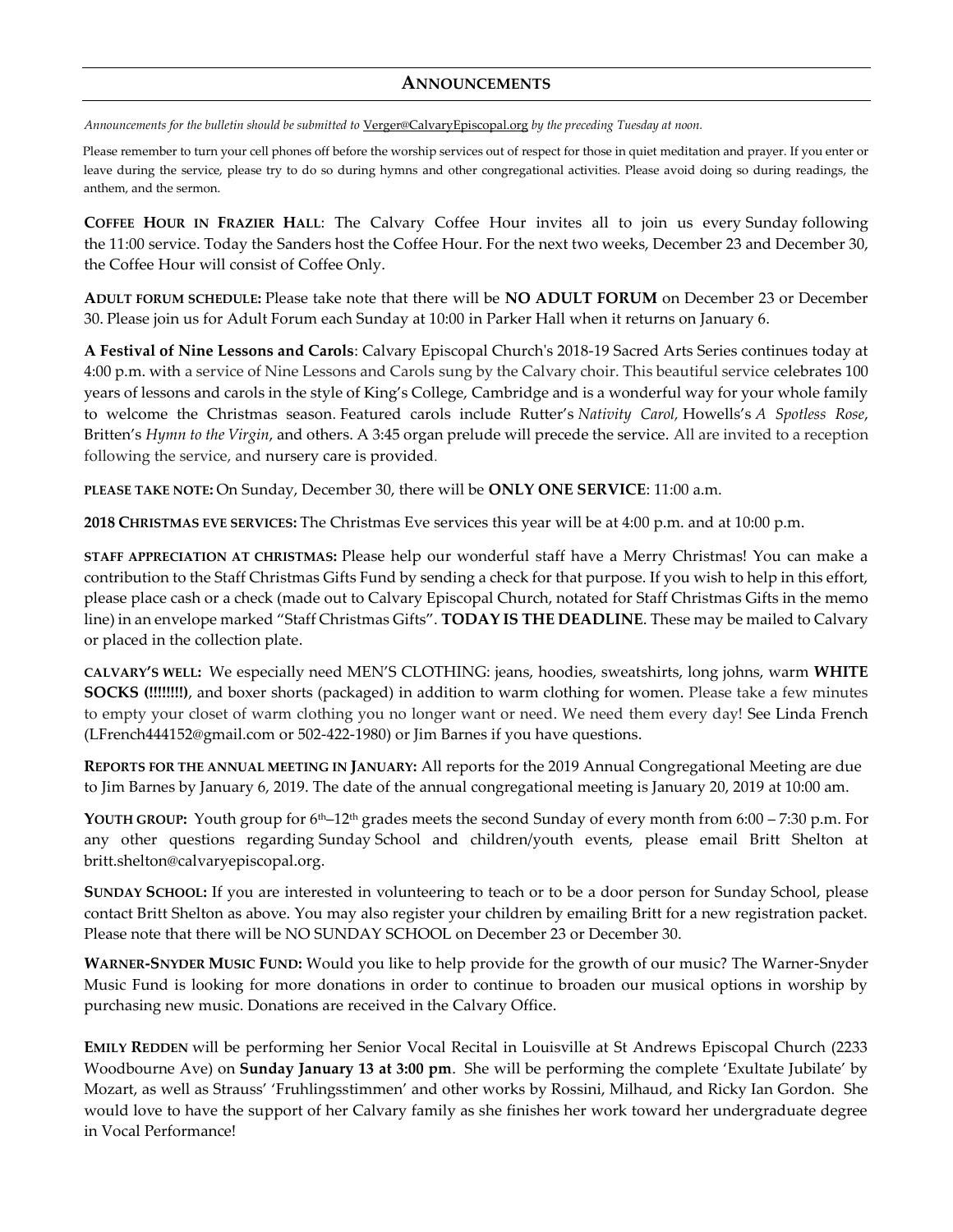#### **ATTENDANCE UPDATE 12/09/2018**

|              | Sanctuary/Altar       | Chancel | Nave | Total |
|--------------|-----------------------|---------|------|-------|
| 08:30 am     |                       |         |      | 11    |
| 11:00 am     |                       | 24      | 95   | 125   |
| <b>Total</b> |                       | 25      | 103  | 136   |
| Adult Forum  |                       |         |      | 24    |
| 12/13/2018   | HE/Laying on of Hands |         |      |       |

**CALVARY'S WELL:** 12/13/2018 57<sup>0</sup> . Hot chocolate 108 cups; Water 62 cups; Socks, Jackets, clothing 43; toothbrushes, toothpaste, etc. 78 items; popcorn 88 bags; PBJ sandwiches 191.

**PASTORAL** (clergy and lay) Visits week of December 9: 1; communed in 2018: 93.

**CLOTHES AND FOOD MINISTRY:** December to date: 105; 2018 to date: 2700 bags of food.

| <b>CALVARY CLERGY AND STAFF</b>                                                        |             |  |  |  |  |
|----------------------------------------------------------------------------------------|-------------|--|--|--|--|
| The Rev. Dr. Lee F. Shafer, Rector<br>rector@calvaryepiscopal.org                      | 587-6011x12 |  |  |  |  |
| James M. Barnes, Verger and Parish Administrator<br>verger@calvaryepiscopal.org        | 587-6011x26 |  |  |  |  |
| Britt Shelton, Sunday School Coordinator<br>britt.shelton@calvaryepiscopal.org         | 587-6011x22 |  |  |  |  |
| Shawn R. Dawson, Director of Music<br>music@calvaryepiscopal.org                       | 587-6011x17 |  |  |  |  |
| Melissa Kay Guidry, Office Administrator/Bookkeeper<br>bookkeeper@calvaryepiscopal.org | 587-6011x10 |  |  |  |  |
| Leroy Malone, Sexton<br>leroy.malone@calvaryepiscopal.org                              | 587-6011    |  |  |  |  |
| Nursery Staff: Darlene M. Clay, Joanne L. Wingfield                                    | 587-6011    |  |  |  |  |

## **CALVARY EMERITI**

The Rev. E. Benjamin Sanders, Rector Emeritus Margaret L. Dickinson, Musician Emerita